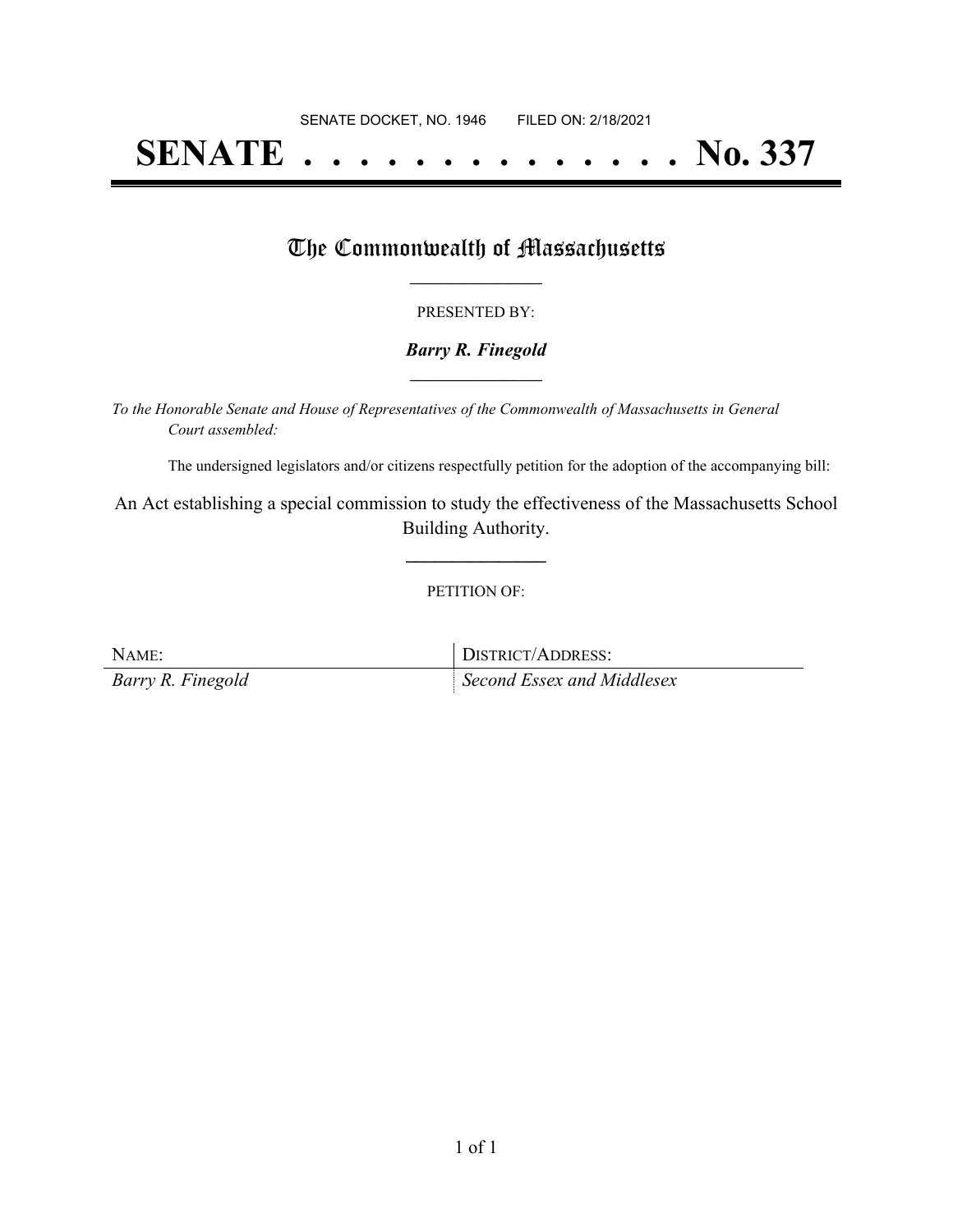# SENATE DOCKET, NO. 1946 FILED ON: 2/18/2021 **SENATE . . . . . . . . . . . . . . No. 337**

By Mr. Finegold, a petition (accompanied by bill, Senate, No. 337) of Barry R. Finegold for legislation to establish a special commission to study the effectiveness of the Massachusetts School Building Authority. Education.

### The Commonwealth of Massachusetts

**In the One Hundred and Ninety-Second General Court (2021-2022) \_\_\_\_\_\_\_\_\_\_\_\_\_\_\_**

**\_\_\_\_\_\_\_\_\_\_\_\_\_\_\_**

An Act establishing a special commission to study the effectiveness of the Massachusetts School Building Authority.

Be it enacted by the Senate and House of Representatives in General Court assembled, and by the authority *of the same, as follows:*

1 (a) Notwithstanding any general or special law to the contrary, there shall be a special

2 commission established to study the effectiveness of the Massachusetts School Building

<sup>3</sup> Authority (MSBA).

| $\overline{4}$ | (b) The commission shall consist of 16 members, as follows: the Senate Chair of the              |
|----------------|--------------------------------------------------------------------------------------------------|
| 5              | Joint Committee on Education or a designee; the House Chair of the Joint Committee on            |
| 6              | Education or a designee; 2 people appointed by the President of the Senate; 2 people appointed   |
| 7              | by the Speaker of the House of Representatives; 1 person appointed by the minority leader of the |
| 8              | Senate; 1 person appointed by the minority leader of the House of Representatives; 1 person      |
| 9              | appointed by the Governor; 1 person from the Massachusetts School Building Authority; 1          |
| 10             | person from the Massachusetts Association of School Superintendents; 1 person from the           |
| 11             | Massachusetts Association of School Committees; 1 person from the Massachusetts Department       |
| 12             | of Elementary and Secondary Education; 1 person from Massachusetts Municipalities                |